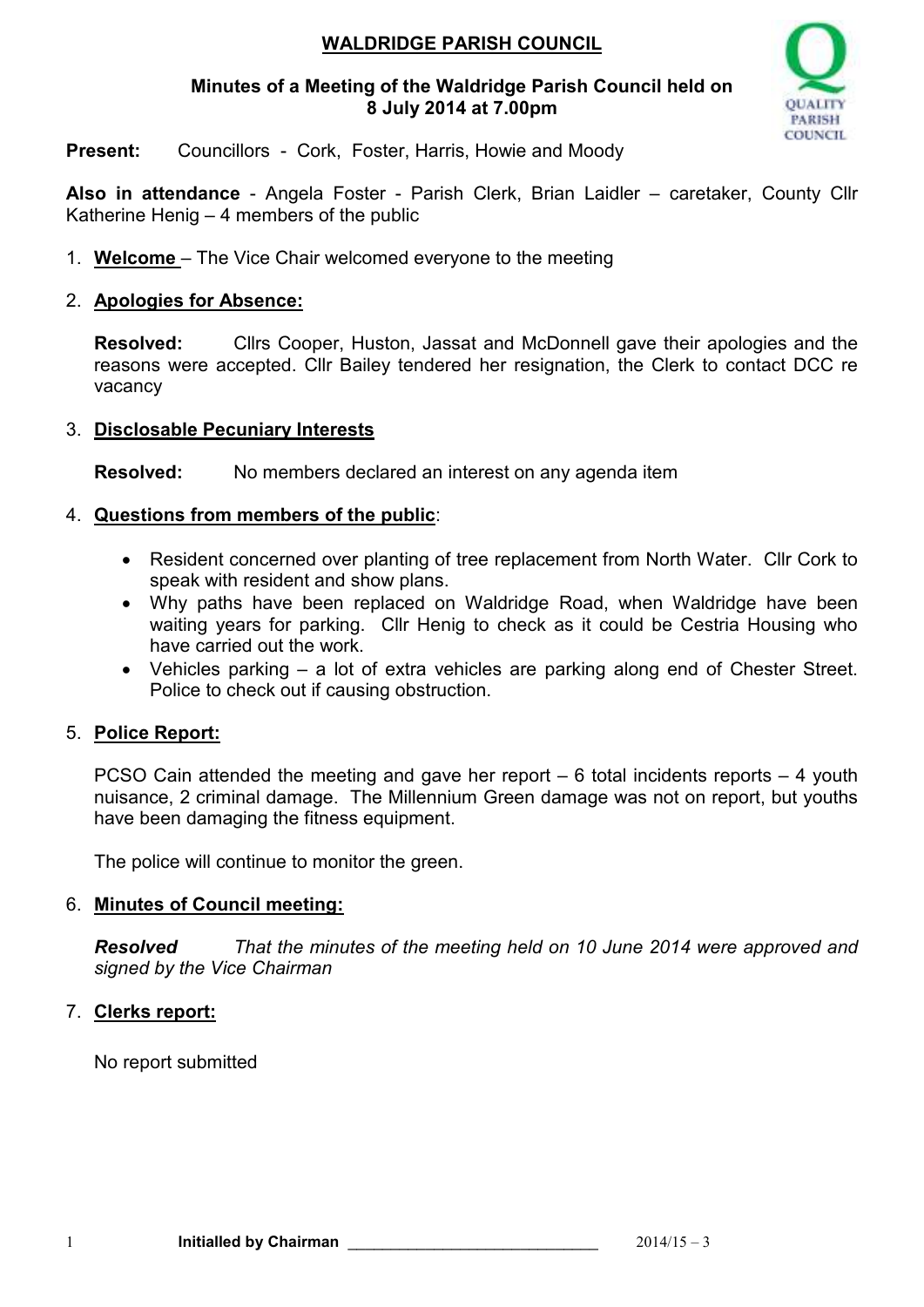#### 8. **Parish Matters and on-going items**

# a) **Planning applications received**

# **To consider any planning applications received after the agenda was published.**

• No applications received

# b) **To consider any planning applications received after the agenda was published.**

| DM/14/01803/FPA Dene House | <b>Waldridge Road</b>       | Reprofiling of land and<br>creation of gabion basket    |
|----------------------------|-----------------------------|---------------------------------------------------------|
|                            | Waldridge<br>Durham DH2 3RZ | retaining wall (2 metres high)<br>to rear of Dene House |

*Resolved: To recommend approval* 

# c) **County Councillors report –**

Cllr Henig submitted her report covering:

- Ongoing projects Dog fouling signs
- Traffic management Birch View barrier / 20 MPH zones
- County council update Old Club House / Neighbourhood Warden activity / Litter pick on Fell
- Bin location on Millennium Green update after site meeting funding the movement of 2 bins at cost of £261.00 + vat was discussed

*Resolved: The report was noted. It was agreed the council will pay £261 + vat for the movement of the bins on the green. All other matters accepted* 

d) **Quarterly Accounts –** The Clerk distributed the quarterly bank statement, bank reconciliation, petty cash and budget for approval.

*Resolved: Cllr Moody signed the papers as a non signatory as per financial regulations*

# e) **Fitness equipment monthly inspections**

The equipment has been inspected. Damage has been carried out on the surfer on several occasions. The Clerk using delegated powers purchased new stoppers at a cost of £97.80

The new sign was discussed.

*Resolved: It was agreed to wait to see if any further damage is caused to the equipment and then consultation will be carried out as to possibly moving the equipment if needed. It was agreed to delay the purchase of the sign until vandalism is resolved.* 

- f) **Fun day** Arrangements for the event was noted.
- g) **Newsletter** The summer newsletter was distributed for approval

*Resolved: It was agreed to go to print*

2 **Initialled by Chairman** \_\_\_\_\_\_\_\_\_\_\_\_\_\_\_\_\_\_\_\_\_\_\_\_\_\_\_\_\_ 2014/15 – 3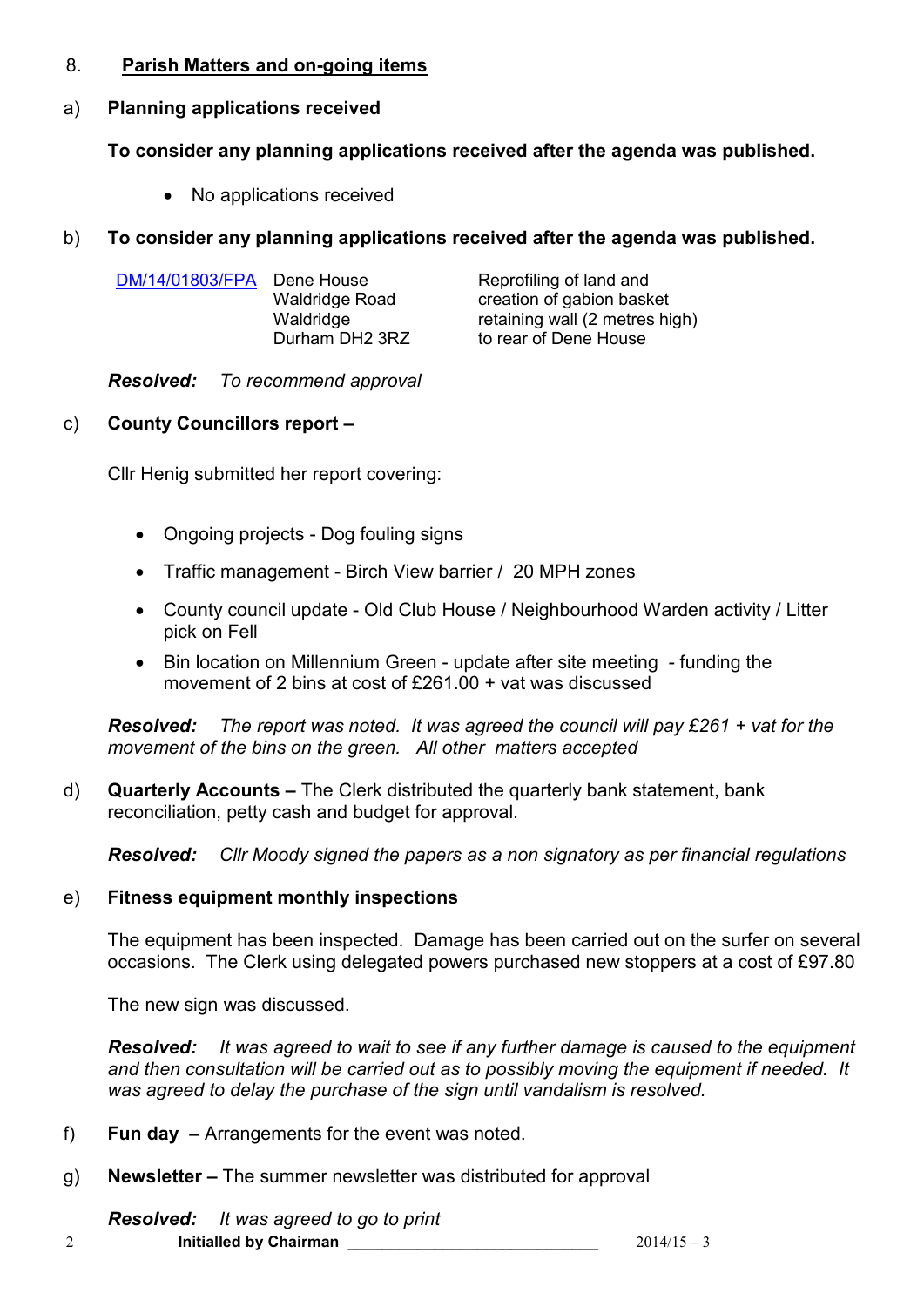#### h) **Correspondence received**

- Electrical works Waldridge Road this work was noted, it should not cause too much disruption to residents. No date as yet
- Cessation of smoking in playgrounds it was agreed to wait until DCC have done their consultation
- i) **Correspondence received after agenda published** (to note only)
	- Nothing received

#### j) **Northumbria in Bloom working group update –**

No working group meeting took place, Cllr Cork gave an update.

Cllr Cork requested money to put on buffet lunch for judging 23 July

*Resolved: All requests were agreed*.

- k) **AAP forum updates**  nothing to report
- l) **Urgent issues for noting** (Clerk to use delegated powers if necessary) **and any items Councillors wish to agenda for next meeting**

#### 9. **Financial Matters**

| (a)                                                                                                         | <b>Payments</b> |                                                                                                                                                                                                                                                                                                                                                                                                                                                                                                                                                                                                                                                                                                                                                                                                                                                                                                                                                                                                 |  |  |
|-------------------------------------------------------------------------------------------------------------|-----------------|-------------------------------------------------------------------------------------------------------------------------------------------------------------------------------------------------------------------------------------------------------------------------------------------------------------------------------------------------------------------------------------------------------------------------------------------------------------------------------------------------------------------------------------------------------------------------------------------------------------------------------------------------------------------------------------------------------------------------------------------------------------------------------------------------------------------------------------------------------------------------------------------------------------------------------------------------------------------------------------------------|--|--|
| <b>Resolved:</b> That the following payments be agreed:                                                     |                 |                                                                                                                                                                                                                                                                                                                                                                                                                                                                                                                                                                                                                                                                                                                                                                                                                                                                                                                                                                                                 |  |  |
| (1)<br>(2)<br>(3)<br>(4)<br>(5)<br>(6)<br>(7)<br>(8)<br>(9)<br>(10)<br>(11)<br>(12)<br>(13)<br>(14)<br>(15) | August          | That the sum of £572.54 be paid to Mrs A Foster (June 2014 wage)<br>That the sum of £181.21 be paid to Mr B Laidler (June 2014 wage)<br>That the sum of £114.62 be paid to Mrs A Foster $-$ tables<br>That the sum of £572.54 be paid to Mrs A Foster (July 2014 wage) – dated 12<br>That the sum of £181.21 be paid to Mr B Laidler (July 2014 wage) dated 12August<br>That the sum of £90.00 be paid to Regency blinds<br>That the sum of £153.00 be paid to Studio $3$ – future clippings<br>That the sum of £85.00 be paid to Studio $3 -$ extra flyer<br>That the sum of $£300.00$ be paid to M Maylia – bouncy castle<br>That the sum of £50.00 be paid to $C$ Gibson – face painter<br>That the sum of £600 be paid to Carnival Funfairs – roundabout<br>That the sum of $£225.00$ be paid to Rock it – climbing wall<br>That the sum of £529.40 be paid to HMRC<br>That the sum of $£360.00$ be paid to BDO – external auditor<br>That the sum of £97.80 be paid to Wicksteed - repairs |  |  |